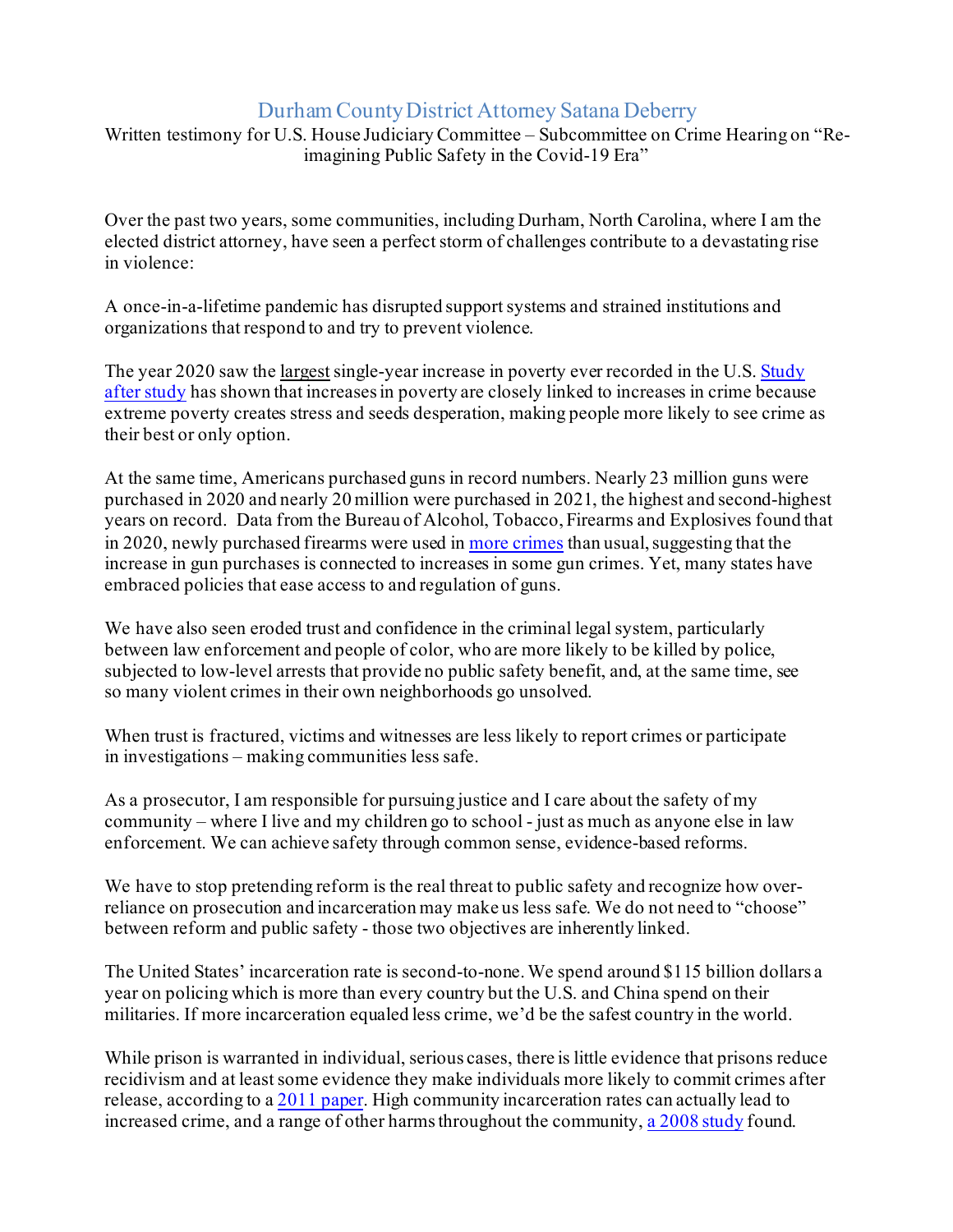Meanwhile, evidence is mounting that prosecuting and incarcerating fewer people is in line with public safety.

A 2021 [study](https://papers.ssrn.com/sol3/papers.cfm?abstract_id=3952764) looked at 35 jurisdictions, including Durham, that elected reform-minded prosecutors and found our policies had no significant effect on crime – including murder. Reforms studied included reducing cash bail or pretrial detention, declining to prosecute certain low-level offenses, and diverting people who need treatment out of court.

Another recent study of the Suffolk District Attorney's office found that *not* prosecuting people charged with nonviolent misdemeanors reduced the rate at which they were charged with violent offenses within two years *by 64%.*

Like many communities, Durham saw an increase in homicides last year, even as most other types of crime and overall violent crime were down. There is no evidence that the rise in homicides and gun violence in communities across the nation is a result of criminal justice reforms.

I do not say this to trivialize the recent increase in violence – but rather to underscore how pervasive, tragic, and unacceptable it is – and how badly we need better solutions.

In 2020, cities with higher poverty and unemployment rate[s experienced](https://cdn.ymaws.com/counciloncj.org/resource/resmgr/covid_commission/Year_End_Crime_Update_Design.pdf) greater increases in crime, suggesting much of the increase was due to economic stress and inequality, rather than reform. Both cities that rejected *and* pursued reforms sa[w similar increases](https://app.box.com/file/828572198655)in homicides and violent crime. Some cities that have elected – and re-elected – reform-minded prosecutors have seen no change or even a decrease in homicides/violent crime rates.

Blaming reform-minded prosecutors for increases in violent crime is misguided and misinformed. Many of my peers and I have structured our offices and policies entirely around more effective prosecution of violent offenses. In my office, we have enhanced coordination with law enforcement in the most serious cases, so that we are building stronger cases together, sometimes even before charges are filed. This has resulted in more homicide convictions, convictions years-old cold case sexual assaults, and improved communication about the small number of people responsible for violence in our community.

If someone commits a serious crime and there is sufficient evidence of their guilt, they will be prosecuted. But we cannot prosecute cases that are never charged. Nor can we prosecute our way out of violent crime.

We know what works to reduce violence - proven and promising strategies already exist. But we need to work together and invest in those solutions long-term.

Homicide clearance rates in the United States ar[e below 50%](https://www.themarshallproject.org/2022/01/12/as-murders-spiked-police-solved-about-half-in-2020), with most peer countries in Europe boasting rates o[f above 80%](https://journals.sagepub.com/doi/pdf/10.1177/1477370818764840). Clearance rates are even lower here for other crimes like rape. The strongest deterrent to crime is the likelihood of being caught, not the severity of the sentence. When so few people are caught, that deterrent effect is minimized. We must work alongside law enforcement and invest in solving and prosecuting serious cases. Meanwhile, we should divert and deflect cases that do not impact public safety.

We need to address the proliferation of guns through effective policies that impose waiting periods,